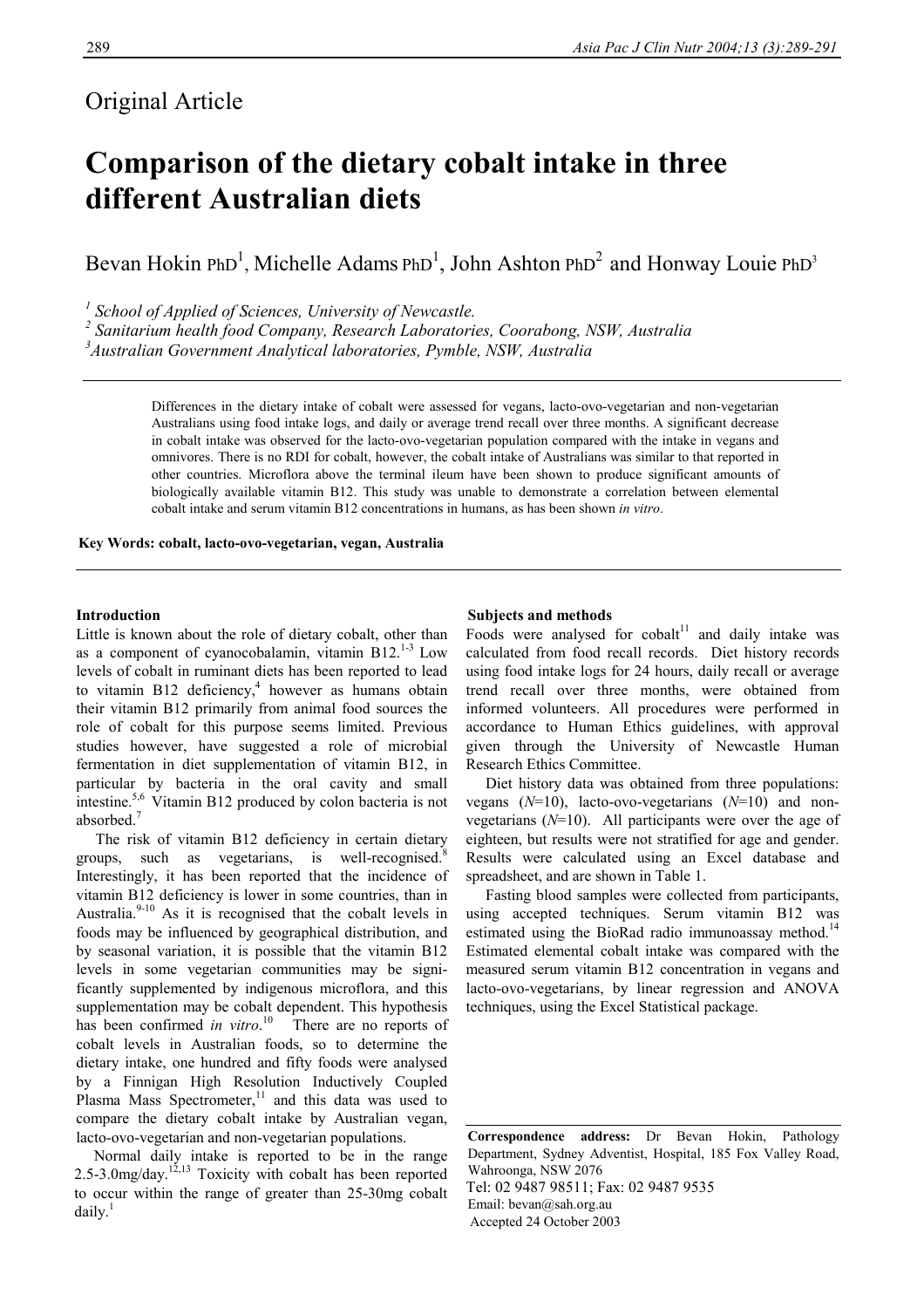|  |  |  | Table 1. Calculated daily intake of cobalt by selected groups of Australians |
|--|--|--|------------------------------------------------------------------------------|
|--|--|--|------------------------------------------------------------------------------|

|                                                                          | Mean daily intake<br>$\mu$ g/day | Standard deviation | Range<br>$\mu$ g/day |
|--------------------------------------------------------------------------|----------------------------------|--------------------|----------------------|
| Vegan                                                                    | 40.1 <sup>a</sup>                | 19.8               | 17.81 to 81.8        |
| Vegan excluding two<br>participants consuming large<br>amounts of potato | $20.8^{b}$                       | 15.4               | 17.81 to 36.1        |
| Lacto-ovo-vegetarian                                                     | $22.7^{b}$                       | 12.2               | 6.67 to 37.3         |
| Non-vegetarian                                                           | 39.7 <sup>a</sup>                | 16.5               | 19.6 to 68.5         |

Values are means (*N*=10)

Values within a given column with the same superscripts are not significantly different (*P*>0.05, Student's t-test, two tailed)

 **Table 2.** Measured serum vitamin B12 concentrations of selected groups of Australians.

|                      | Mean serum concentration<br>pmol/L | Standard error of the<br>mean | Range<br>pmol/L |
|----------------------|------------------------------------|-------------------------------|-----------------|
| Vegan                | $175^{\rm a}$                      | 6.6                           | 86-296          |
| Lacto-ovo-vegetarian | 175 <sup>a</sup>                   | 6.2                           | 91-325          |
| Non-vegetarian       | 366                                | 27                            | 166-680         |

Values are means  $(N=10)$ . Values within a given column with the same superscripts are not significantly different  $(P > 0.05$ , Student's t-test, two tailed)

#### **Results**

The average cobalt intakes for the selected population groups are shown in Table 1. A significant difference in cobalt intake was observed between the lacto-ovovegetarian group and the other two populations (*P*<0.05), with no difference between the vegan and non vegetarian groups (*P*>0.05).

 The estimated dietary intake of cobalt by each group was compared with serum vitamin B12 concentration (Table 2) by linear regression and ANOVA. There was no correlation by linear regression  $(R^2=0.02)$ , and no statistical significance by ANOVA (*P*=0.34).

**Table 3.** Daily cobalt intake for various nationalities

| Country                      | Mean daily cobalt intake<br>$\mu$ g /day |
|------------------------------|------------------------------------------|
| Australia                    | $34.2 (6.6 - 81.8)$                      |
| France <sup>15</sup>         | 29                                       |
| Canada <sup>16</sup>         | 11                                       |
| United Kingdom <sup>17</sup> | 11-28                                    |
| Unites States <sup>18</sup>  | $3.4 - 11.6$                             |
| Brazil <sup>19</sup>         | 13.3-44.6                                |
| Spain <sup>20,21</sup>       | 25                                       |

#### **Discussion**

The average daily intake of cobalt by Australians was found to be comparable with that reported for other nationalities (Table 3).

 The wide range in results from different studies and countries, partially reflects the different methods and technology available, with the more recently reported data  $15,19$  using the same methods as were used in this study. A major source of cobalt in the Australian diet is from meat and potatoes, and this is reflected in the dietary

intake results. The cobalt intake of both vegans and non vegetarians was higher than that of lacto-ovo-vegetarians (*P*<0.05).

 Vegans generally reported consuming more potatoes than the other two groups, accounting for most of the difference. Potatoes contain a high concentration of cobalt (137  $\mu$ g/kg). The exclusion of two participants that were outliers for potato consumption, reduced the mean cobalt intake of the vegan group to be comparable to that of the lacto-ovo-vegetarian group. The major sources of cobalt in the non vegetarian group were red meat (86µg/kg) and potato (mostly in the form of chips). No clinical significance has been able to be inferred from these differences in intake of cobalt.

 The lack of correlation between serum vitamin B12 concentrations and estimated cobalt intake was not surprising. Only a very small amount of elemental cobalt is incorporated into vitamin B12 (0.04µg per 1µg of vitamin B12). Thus assuming all the dietary cobalt consumed by the participant with the lowest intake (6.67 µg) was absorbed, 165µg of vitamin B12 could be manufactured which is far in excess of the RDI of the vitamin. Further studies examining the dietary intake of cobalt of vegetarians with low serum vitamin B12 may provide a better insight into its role in vitamin B12 levels in non-ruminant animals.

 The vitamin B12 concentration of vegans is usually significantly lower than that of lacto-ovo-vegetarians.<sup>10</sup> The gap is closing however, as lacto-ovo-vegetarians are consuming fewer eggs and less dairy foods, while the vegans and consuming more foods fortified with vitamin B12.<sup>10</sup> In this study, the vegans were not taking vitamin B12 tablet supplements or IM injections, but the majority were consuming foods supplemented with vitamin B12 eg. *So Good* soy milk alternative. This may account for the unexpected similarity in the mean serum vitamin B12 concentration in both the vegan and lacto-ovo-vegetarian groups.